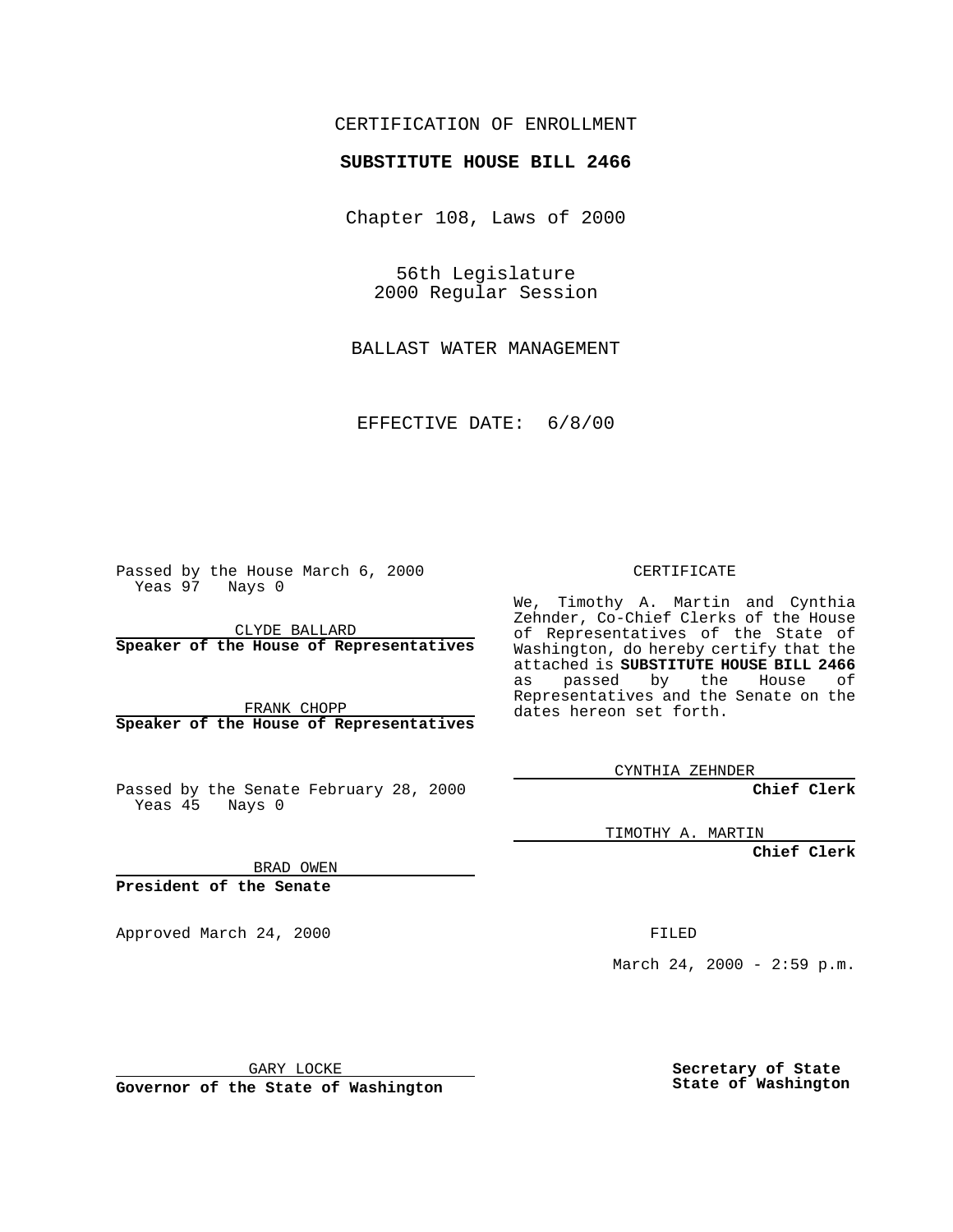## **SUBSTITUTE HOUSE BILL 2466** \_\_\_\_\_\_\_\_\_\_\_\_\_\_\_\_\_\_\_\_\_\_\_\_\_\_\_\_\_\_\_\_\_\_\_\_\_\_\_\_\_\_\_\_\_\_\_

\_\_\_\_\_\_\_\_\_\_\_\_\_\_\_\_\_\_\_\_\_\_\_\_\_\_\_\_\_\_\_\_\_\_\_\_\_\_\_\_\_\_\_\_\_\_\_

Passed Legislature - 2000 Regular Session

AS AMENDED BY THE SENATE

**State of Washington 56th Legislature 2000 Regular Session**

**By** House Committee on Natural Resources (originally sponsored by Representatives Regala, Ericksen, Buck, Linville, Anderson, Barlean and Mitchell)

Read first time 02/01/2000. Referred to Committee on .

 AN ACT Relating to ballast water management; adding a new chapter to Title 75 RCW; creating a new section; and prescribing penalties.

BE IT ENACTED BY THE LEGISLATURE OF THE STATE OF WASHINGTON:

 "NEW SECTION. **Sec. 1.** The legislature finds that some nonindigenous species have the potential to cause economic and environmental damage to the state and that current efforts to stop the introduction of nonindigenous species from shipping vessels do not adequately reduce the risk of new introductions into Washington waters. The legislature recognizes the international ramifications and the rapidly changing dimensions of this issue, and the difficulty that any one state has in either legally or practically managing this issue. Recognizing the possible limits of state jurisdiction over international issues, the state declares its support for the international maritime organization and United States coast guard efforts, and the state intends to complement, to the extent its powers allow it, the United States coast guard's ballast water management program.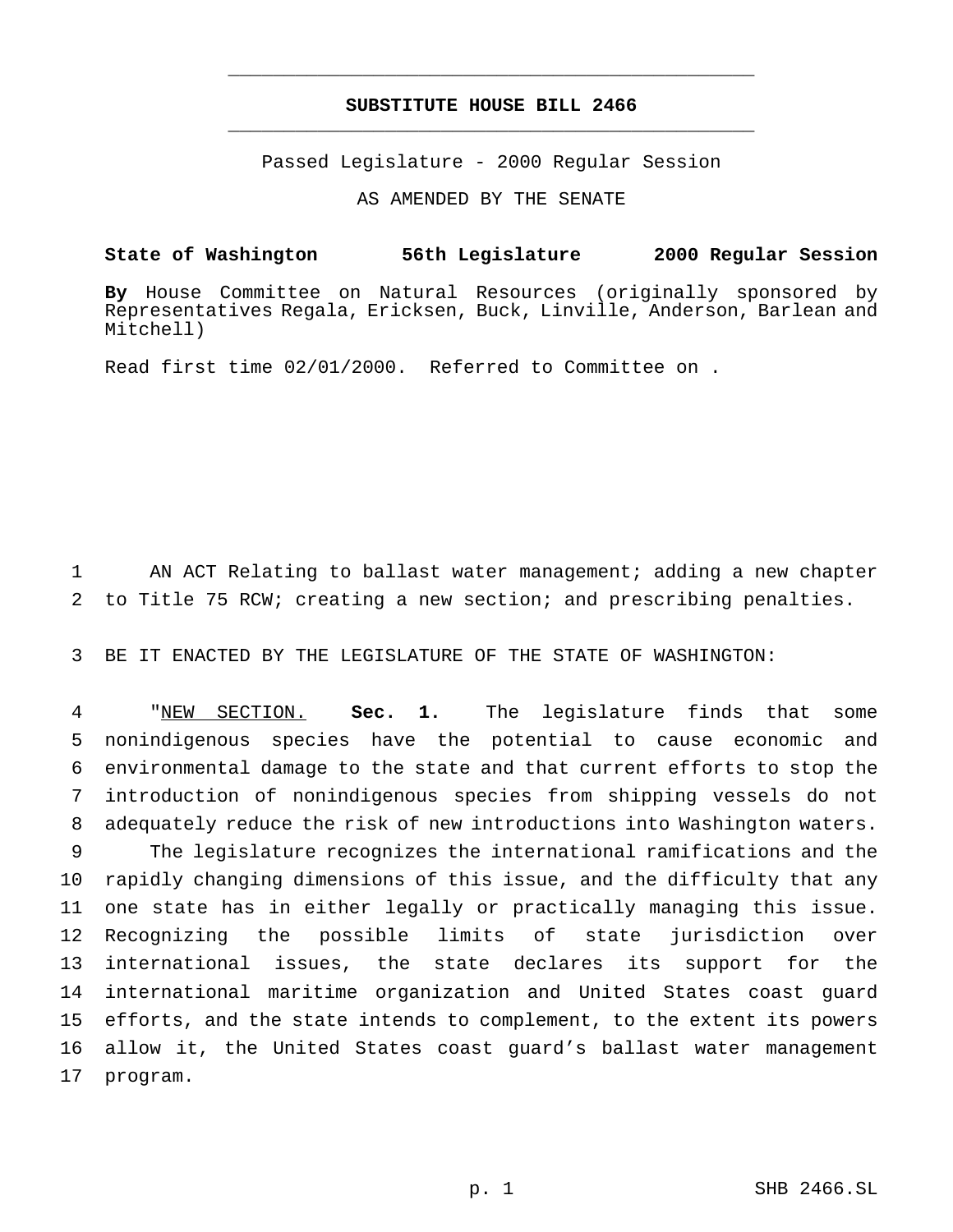NEW SECTION. **Sec. 2.** The definitions in this section apply throughout this chapter unless the context clearly requires otherwise. (1) "Ballast tank" means any tank or hold on a vessel used for carrying ballast water, whether or not the tank or hold was designed for that purpose.

 (2) "Ballast water" means any water and matter taken on board a vessel to control or maintain trim, draft, stability, or stresses of the vessel, without regard to the manner in which it is carried.

 (3) "Empty/refill exchange" means to pump out, until the tank is empty or as close to empty as the master or operator determines is safe, the ballast water taken on in ports, estuarine, or territorial waters, and then refilling the tank with open sea waters.

 (4) "Exchange" means to replace the water in a ballast tank using either flow through exchange, empty/refill exchange, or other exchange methodology recommended or required by the United States coast guard. (5) "Flow through exchange" means to flush out ballast water by pumping in midocean water at the bottom of the tank and continuously overflowing the tank from the top until three full volumes of water have been changed to minimize the number of original organisms remaining in the tank.

 (6) "Nonindigenous species" means any species or other viable biological material that enters an ecosystem beyond its natural range. (7) "Open sea exchange" means an exchange that occurs fifty or more nautical miles offshore. If the United States coast guard requires a vessel to conduct an exchange further offshore, then that distance is the required distance for purposes of compliance with this chapter.

 (8) "Recognized marine trade association" means those trade associations in Washington state that promote improved ballast water management practices by educating their members on the provisions of this chapter, participating in regional ballast water coordination through the Pacific ballast water group, assisting the department in the collection of ballast water exchange forms, and the monitoring of ballast water. This includes members of the Puget Sound marine committee for Puget Sound and the Columbia river steamship operators association for the Columbia river.

 (9) "Sediments" means any matter settled out of ballast water within a vessel.

 (10) "Untreated ballast water" includes exchanged or unexchanged ballast water that has not undergone treatment.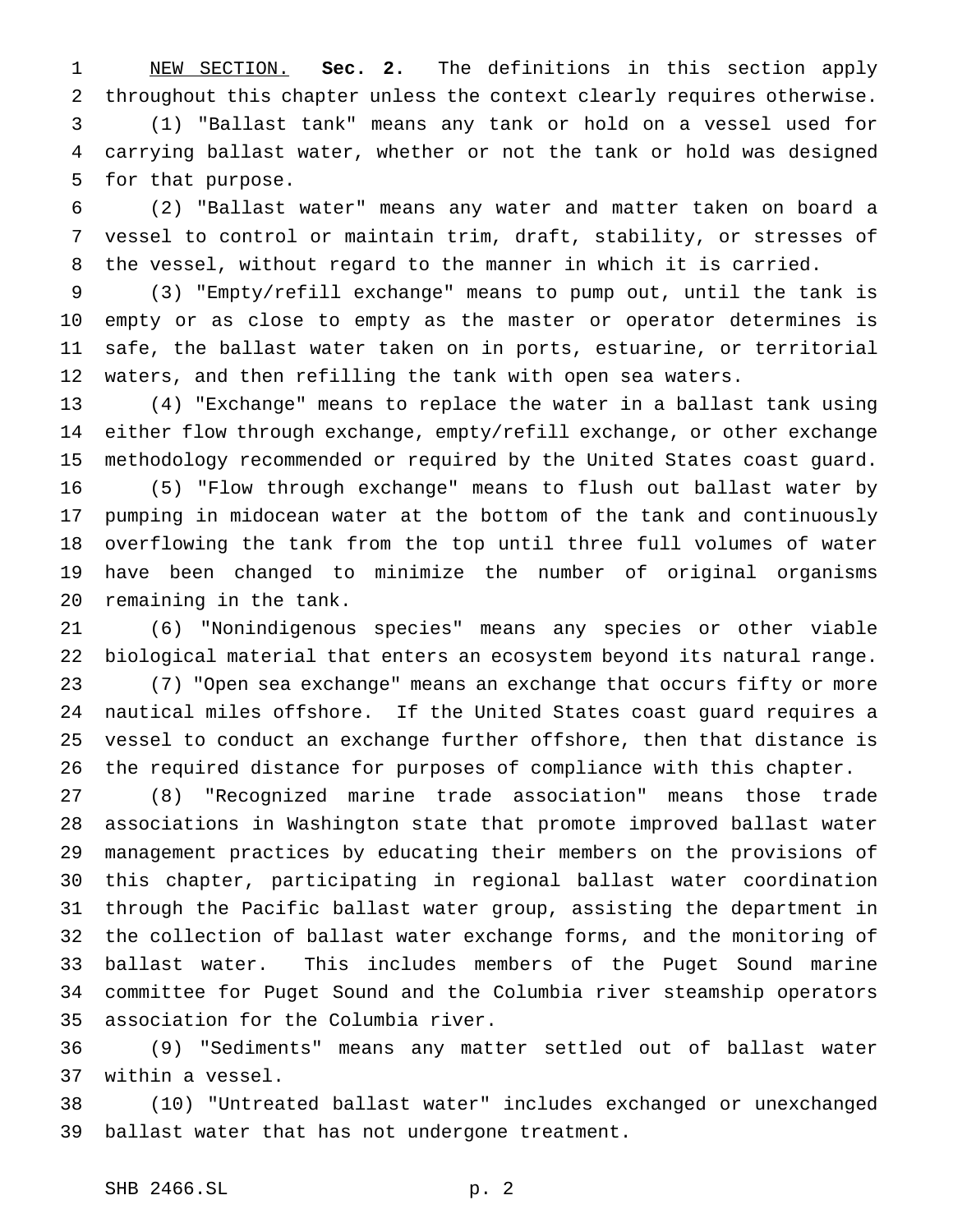(11) "Vessel" means a self-propelled ship in commerce of three hundred gross tons or more.

 (12) "Voyage" means any transit by a vessel destined for any Washington port.

 (13) "Waters of the state" means any surface waters, including internal waters contiguous to state shorelines within the boundaries of the state.

 NEW SECTION. **Sec. 3.** (1) This chapter applies to all vessels carrying ballast water into the waters of the state from a voyage, except:

 (a) A vessel of the United States department of defense or United States coast guard subject to the requirements of section 1103 of the national invasive species act of 1996, or any vessel of the armed forces, as defined in 33 U.S.C. Sec. 1322(a)(14), that is subject to the uniform national discharge standards for vessels of the armed forces under 33 U.S.C. Sec. 1322(n);

 (b) A vessel (i) that discharges ballast water or sediments only at the location where the ballast water or sediments originated, if the ballast water or sediments do not mix with ballast water or sediments from areas other than open sea waters; or (ii) that does not discharge ballast water in Washington waters;

 (c) A vessel traversing the internal waters of Washington in the Strait of Juan de Fuca, bound for a port in Canada, and not entering or departing a United States port, or a vessel in innocent passage, which is a vessel merely traversing the territorial sea of the United States and not entering or departing a United States port, or not navigating 27 the internal waters of the United States; and

 (d) A crude oil tanker that does not exchange or discharge ballast water into the waters of the state.

 (2) This chapter does not authorize the discharge of oil or noxious liquid substances in a manner prohibited by state, federal, or international laws or regulations. Ballast water containing oil, noxious liquid substances, or any other pollutant shall be discharged in accordance with the applicable requirements.

 (3) The master or operator in charge of a vessel is responsible for the safety of the vessel, its crew, and its passengers. Nothing in this chapter relieves the master or operator in charge of a vessel of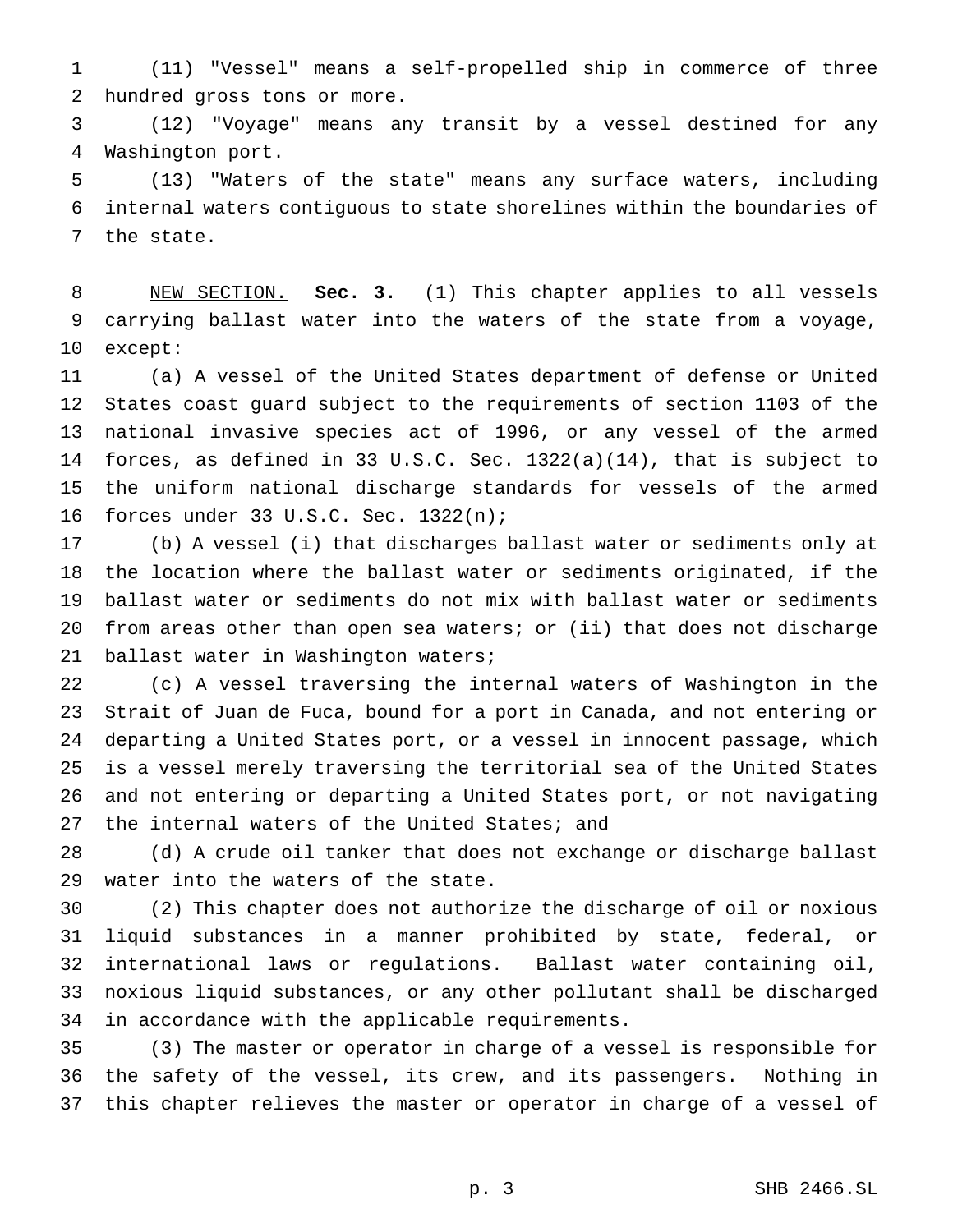the responsibility for ensuring the safety and stability of the vessel or the safety of the crew and passengers.

 NEW SECTION. **Sec. 4.** The owner or operator in charge of any vessel covered by this chapter is required to ensure that the vessel under their ownership or control does not discharge ballast water into the waters of the state except as authorized by this section.

 (1) Discharge into waters of the state is authorized if the vessel has conducted an open sea exchange of ballast water. A vessel is exempt from this requirement if the vessel's master reasonably determines that such a ballast water exchange operation will threaten the safety of the vessel or the vessel's crew, or is not feasible due to vessel design limitations or equipment failure. If a vessel relies on this exemption, then it may discharge ballast water into waters of the state, subject to any requirements of treatment under subsection (2) of this section and subject to section 5 of this act.

 (2) After July 1, 2002, discharge of ballast water into waters of the state is authorized only if there has been an open sea exchange or if the vessel has treated its ballast water to meet standards set by the department. When weather or extraordinary circumstances make access to treatment unsafe to the vessel or crew, the master of a vessel may delay compliance with any treatment required under this subsection until it is safe to complete the treatment.

 (3) The requirements of this section do not apply to a vessel discharging ballast water or sediments that originated solely within the waters of Washington state, the Columbia river system, or the internal waters of British Columbia south of latitude fifty degrees north, including the waters of the Straits of Georgia and Juan de Fuca. (4) Open sea exchange is an exchange that occurs fifty or more nautical miles offshore. If the United States coast guard requires a vessel to conduct an exchange further offshore, then that distance is the required distance for purposes of compliance with this chapter.

 NEW SECTION. **Sec. 5.** The owner or operator in charge of any vessel covered by this chapter is required to ensure that the vessel under their ownership or control complies with the reporting and sampling requirements of this section.

 (1) Vessels covered by this chapter must report ballast water management information to the department using ballast water management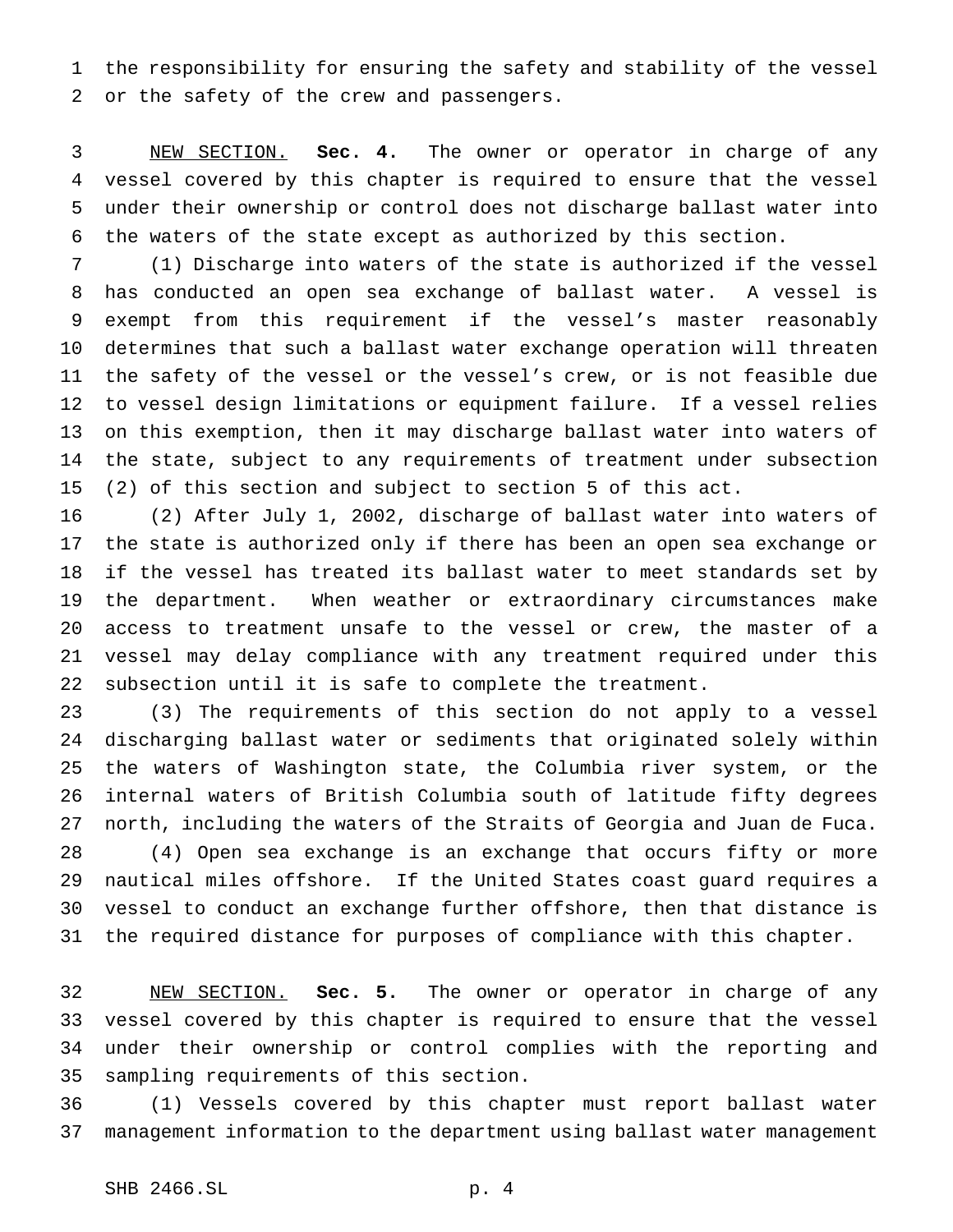forms that are acceptable to the United States coast guard. The frequency, manner, and form of such reporting shall be established by the department by rule. Any vessel may rely on a recognized marine trade association to collect and forward this information to the department.

 (2) In order to monitor the effectiveness of national and international efforts to prevent the introduction of nonindigenous species, all vessels covered by this chapter must submit nonindigenous species ballast water monitoring data. The monitoring, sampling, testing protocols, and methods of identifying nonindigenous species in ballast water shall be determined by the department by rule. A vessel covered by this chapter may contract with a recognized marine trade association to randomly sample vessels within that association's membership, and provide data to the department.

 (3) Vessels that do not belong to a recognized marine trade association must submit individual ballast tank sample data to the department for each voyage.

 (4) All data submitted to the department under subsection (2) of this section shall be consistent with sampling and testing protocols as adopted by the department by rule.

 (5) The department shall adopt rules to implement this section. The rules and recommendations shall be developed in consultation with advisors from regulated industries and the potentially affected parties, including but not limited to shipping interests, ports, shellfish growers, fisheries, environmental interests, interested citizens who have knowledge of the issues, and appropriate governmental representatives including the United States coast guard.

 (a) The department shall set standards for the discharge of treated ballast water into the waters of the state. The rules are intended to ensure that the discharge of treated ballast water poses minimal risk of introducing nonindigenous species. In developing this standard, the department shall consider the extent to which the requirement is technologically and practically feasible. Where practical and appropriate, the standards shall be compatible with standards set by the United States coast guard and shall be developed in consultation with federal and state agencies to ensure consistency with the federal clean water act, 33 U.S.C. Sec. 1251-1387.

 (b) The department shall adopt ballast water sampling and testing protocols for monitoring the biological components of ballast water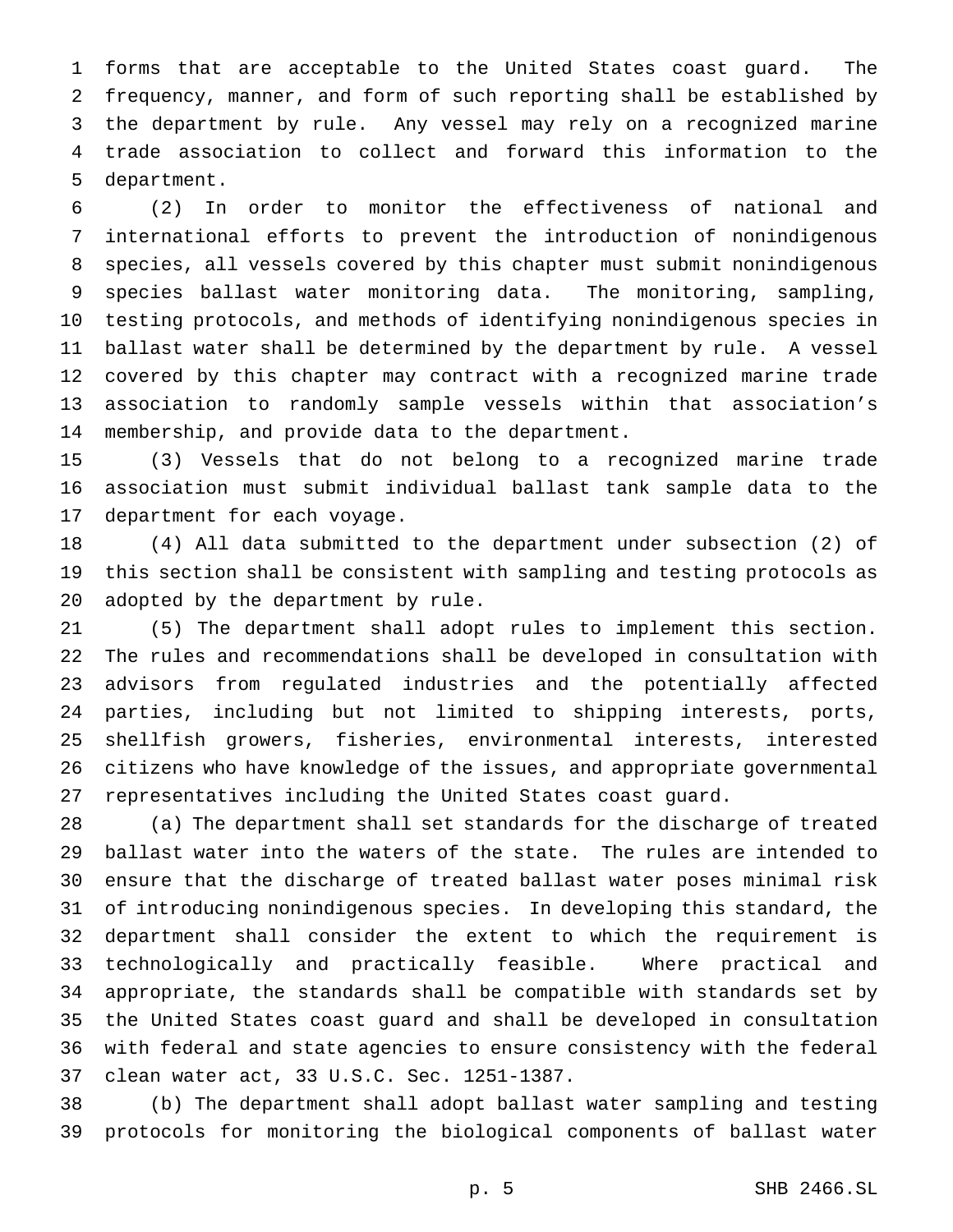that may be discharged into the waters of the state under this chapter. Monitoring data is intended to assist the department in evaluating the risk of new, nonindigenous species introductions from the discharge of ballast water, and to evaluate the accuracy of ballast water exchange practices. The sampling and testing protocols must consist of cost- effective, scientifically verifiable methods that, to the extent practical and without compromising the purposes of this chapter, utilize easily measured indices, such as salinity, or check for species that indicate the potential presence of nonindigenous species or pathogenic species. The department shall specify appropriate quality assurance and quality control for the sampling and testing protocols.

 NEW SECTION. **Sec. 6.** The shipping vessel industry, the public ports, and the department shall promote the creation of a pilot project to establish a private sector ballast water treatment operation that is capable of servicing vessels at all Washington ports. Federal and state agencies and private industries shall be invited to participate. The project will develop equipment or methods to treat ballast water and establish operational methods that do not increase the cost of ballast water treatment at smaller ports. The legislature intends that the cost of treatment required by this chapter is substantially equivalent among large and small ports in Washington.

 NEW SECTION. **Sec. 7.** The legislature recognizes that international and national laws relating to this chapter are changing and that state law must adapt accordingly. The department shall submit to the legislature, and make available to the public, a report that summarizes the results of this chapter and makes recommendations for improvement to this chapter on or before December 1, 2001, and a second report on or before December 1, 2004. The 2001 report shall describe how the costs of treatment required as of July 1, 2002, will be substantially equivalent among ports where treatment is required. The department shall strive to fund the provisions of this chapter through existing resources, cooperative agreements with the maritime industry, and federal funding sources.

 NEW SECTION. **Sec. 8.** (1) Except as limited by subsection (2) or (3) of this section, the director or the director's designee may impose a civil penalty or warning for a violation of the requirements of this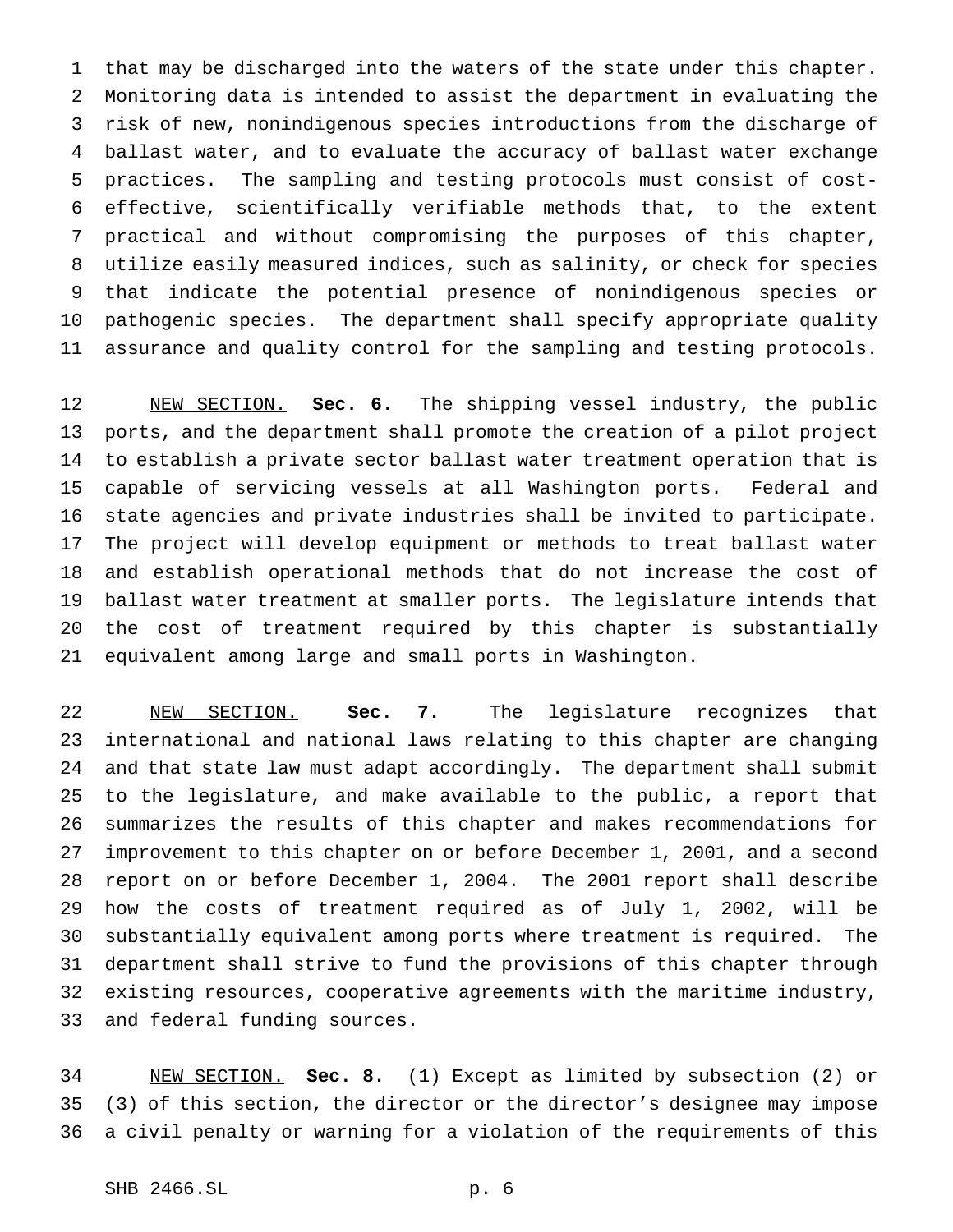chapter on the owner or operator in charge of a vessel who fails to comply with the requirements imposed under sections 4 and 5 of this act. The penalty shall not exceed five thousand dollars for each violation. In determining the amount of a civil penalty, the department shall consider if the violation was intentional, negligent, or without any fault, and shall consider the quality and nature of risks created by the violation. The owner or operator subject to such a penalty may contest the determination by requesting an adjudicative proceeding within twenty days. Any determination not timely contested is final and may be reduced to a judgment enforceable in any court with jurisdiction. If the department prevails using any judicial process to collect a penalty under this section, the department shall also be awarded its costs and reasonable attorneys' fees.

 (2) The civil penalty for a violation of reporting requirements of section 5 of this act shall not exceed five hundred dollars per violation.

 (3) Any owner or operator who knowingly, and with intent to deceive, falsifies a ballast water management report form is liable for a civil penalty in an amount not to exceed five thousand dollars per violation, in addition to any criminal liability that may attach to the filing of false documents.

 (4) The department, in cooperation with the United States coast guard, may enforce the requirements of this chapter.

 NEW SECTION. **Sec. 9.** By December 31, 2005, the natural resources committees of the legislature must review this chapter and its implementation and make recommendations if needed to the 2006 regular session of the legislature.

 NEW SECTION. **Sec. 10.** The departments of fish and wildlife and ecology shall invite representatives from the United States department of defense to discuss ways of improving ballast water management in Washington state. The departments, in cooperation with the United States coast guard shall seek input from other coastal states and the Providence of British Columbia in conducting the study and in formulating recommendations. The departments shall provide the most appropriate forum to stimulate dialogue which can result in specific policies and action protocols. The departments shall make recommendations concerning proposals for laws and rules that will